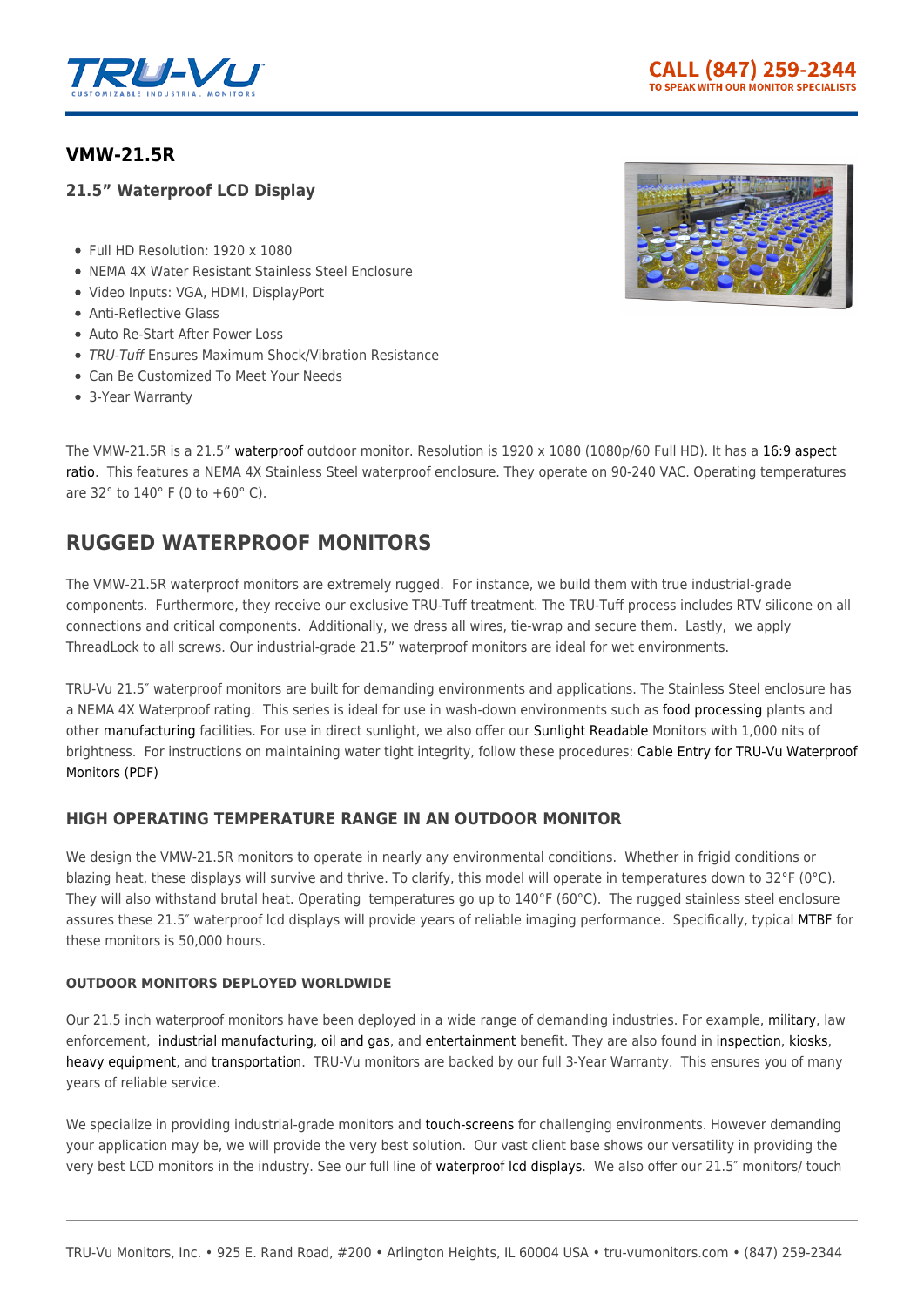

screens as [Medical Grade Display](https://tru-vumonitors.com/medical-displays/) solutions.

#### **OUR TECHNICAL EXPERTS ARE READY TO HELP YOU FIND THE RIGHT OUTDOOR LCD DISPLAY**

With over 540 LCD monitors and touch screens on our site, selecting the ideal solution may be a bit overwhelming. To help narrow-down the choices, check out our [Advanced Search Tool](https://tru-vumonitors.com/products/). This enables you filter by features important to you. Shop by size [21″ – 65″ Monitors](https://tru-vumonitors.com/21in-to-65in-monitors/) , filter by [monitor brightness](https://tru-vumonitors.com/standard-brightness-monitors/), or see all monitors that can operate on [24VDC.](https://tru-vumonitors.com/24vdc-monitors/) View all [Waterproof](https://tru-vumonitors.com/waterproof-monitors/) [Monitors and touch screens.](https://tru-vumonitors.com/waterproof-monitors/) TRU-Vu can provide modified or [Custom OEM LCD Displays.](https://tru-vumonitors.com/custom-monitors/) [Private Label Monitors](https://tru-vumonitors.com/private-label-monitors/) are also an option if you have very specific requirements.

Finally, our team members are ready to help! We can determine the exact solution that will meet your specific needs . Certainly, TRU-Vu will help provide crystal-clear images for your operating requirements . Call [\(847\) 259-2344](#page--1-0) today to speak with one of our specialists. Above all, we will listen. It's one of the things we do best. Our professional advisors will ensure the monitor or touch screen you receive will be and do everything you had hoped it would!

If you prefer, fill out a [quick form](https://tru-vumonitors.com/request-quote/) with your requirements, and we will guide you to the proper models that will work best.

#### **SPECIFICATIONS**

|                              | <b>VMW-21.5R</b>                                  |
|------------------------------|---------------------------------------------------|
| <b>LCD Panel</b>             | 21.5" Color AHVA Panel; LED Backlights            |
| <b>Display Resolution</b>    | 1920 x 1080 (1080p/60 Full HD)                    |
| Viewable Area                | 18.76" x 10.55" (476.6 x 268.1 mm)                |
| Pixel Pitch                  | 0.248mm                                           |
| <b>Display Colors</b>        | 16.7 M                                            |
| <b>Aspect Ratio</b>          | 16:9                                              |
| <b>Brightness</b>            | 250 nits                                          |
| Contrast Ratio               | 1,000:1                                           |
| Viewing Angle                | $178^{\circ}$ (H) x $178^{\circ}$ (W)             |
| Response Time                | 22 TrF                                            |
| Control                      | OSD (On-Screen Display) via Pushbuttons           |
| Video Inputs                 | VGA, HDMI, DisplayPort                            |
| Power Requirement            | 90-240 VAC                                        |
| Power Consumption            | 60W                                               |
| Enclosure                    | Stainless Steel with bottom vent holes            |
| <b>Enclosure Rating</b>      | NEMA 4X                                           |
| Mounting                     | 100 x 100 and 200 x 100 VESA Hole Pattern         |
| <b>Operating Temperature</b> | 32° to 140° F (0 to +60° C)                       |
| Shock                        | 50 G (20 msec, ½ sine)                            |
| Vibration                    | 1.5G RMS 10-200 HZ                                |
| <b>Dimensions</b>            | 20.63 W x 12.56" H x 2.39" D (524 x 319 x 60.6mm) |
| Weight                       | 19.5lbs (8.83 kg)                                 |
| Warranty                     | 3-Years                                           |

Note: Specifications subject to change without notice.

We recommend: